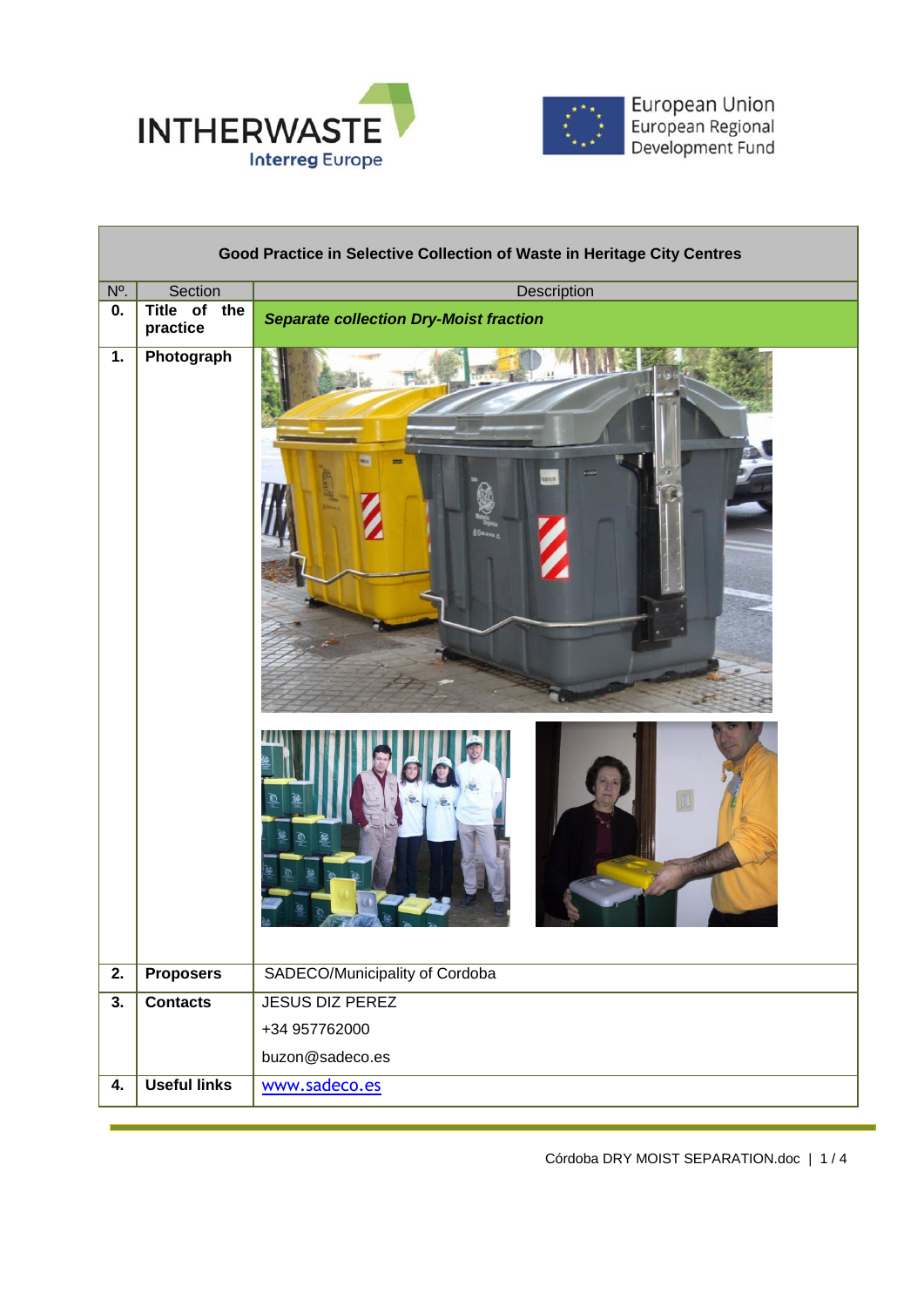



| <b>Start date</b>                                                                                                                                                                                                                                                                                    | 1994                                                                                                                                                                                                                                                                             |  |
|------------------------------------------------------------------------------------------------------------------------------------------------------------------------------------------------------------------------------------------------------------------------------------------------------|----------------------------------------------------------------------------------------------------------------------------------------------------------------------------------------------------------------------------------------------------------------------------------|--|
| <b>Activities'</b><br>state of the<br>art                                                                                                                                                                                                                                                            | On going                                                                                                                                                                                                                                                                         |  |
| Location                                                                                                                                                                                                                                                                                             | City of Cordoba                                                                                                                                                                                                                                                                  |  |
| <b>Inhabitants</b><br>in the area                                                                                                                                                                                                                                                                    | 328.000 inhabitants                                                                                                                                                                                                                                                              |  |
| <b>Description of the practice</b>                                                                                                                                                                                                                                                                   |                                                                                                                                                                                                                                                                                  |  |
| Origin:<br>The organic fraction is, at some city areas, the 50% of the total waste deposited in containers.<br>From 1994 onwards it was planned the separation of the 2 main fractions in origin, at homes: organic<br>fraction on the one side (moist) and packaging and inerts on the other (dry). |                                                                                                                                                                                                                                                                                  |  |
| Development and Timescale:                                                                                                                                                                                                                                                                           |                                                                                                                                                                                                                                                                                  |  |
| The pilot test took place in a very populated district in the city of Cordoba and later, progressively, it<br>was extended to the rest of the city, covering finally the total city and population. Nowadays the 100%<br>of collection in the public space is based on to this separation.           |                                                                                                                                                                                                                                                                                  |  |
| Actors involved:<br>Residents and associations                                                                                                                                                                                                                                                       |                                                                                                                                                                                                                                                                                  |  |
| Legal framework:<br>Circular economy directives<br>$\bullet$<br>Cordoba city council Ordinance of Urban Hygiene<br>$\bullet$<br>State framework for the management of waste in Spain.<br>$\bullet$                                                                                                   |                                                                                                                                                                                                                                                                                  |  |
| Financial framework:                                                                                                                                                                                                                                                                                 |                                                                                                                                                                                                                                                                                  |  |
| $\bullet$<br>$\bullet$                                                                                                                                                                                                                                                                               | The cost of this type of collection increases into a 30% the average ordinary cost, it is<br>calculated a cost of 78 €/tonne (instead of 60€/tonne).<br>In addition, awareness raising campaigns are necessary to make the new model popular<br>(around 30.000 $\epsilon$ /year) |  |
|                                                                                                                                                                                                                                                                                                      | Use degree: (%) or number of users (if possible):                                                                                                                                                                                                                                |  |
|                                                                                                                                                                                                                                                                                                      | 100%-328,000 inhabitants of the city of Cordoba are users of this separation model.                                                                                                                                                                                              |  |
| <b>Results</b>                                                                                                                                                                                                                                                                                       |                                                                                                                                                                                                                                                                                  |  |
| Proven results (through indicators):                                                                                                                                                                                                                                                                 |                                                                                                                                                                                                                                                                                  |  |
| Increase of packaging recovered with regard to the average for Andalucia of 230 % from 2010 to<br>2014, from 7,2 to 23,8 kg/inhabitant/year.                                                                                                                                                         |                                                                                                                                                                                                                                                                                  |  |
|                                                                                                                                                                                                                                                                                                      |                                                                                                                                                                                                                                                                                  |  |

 $\overline{a}$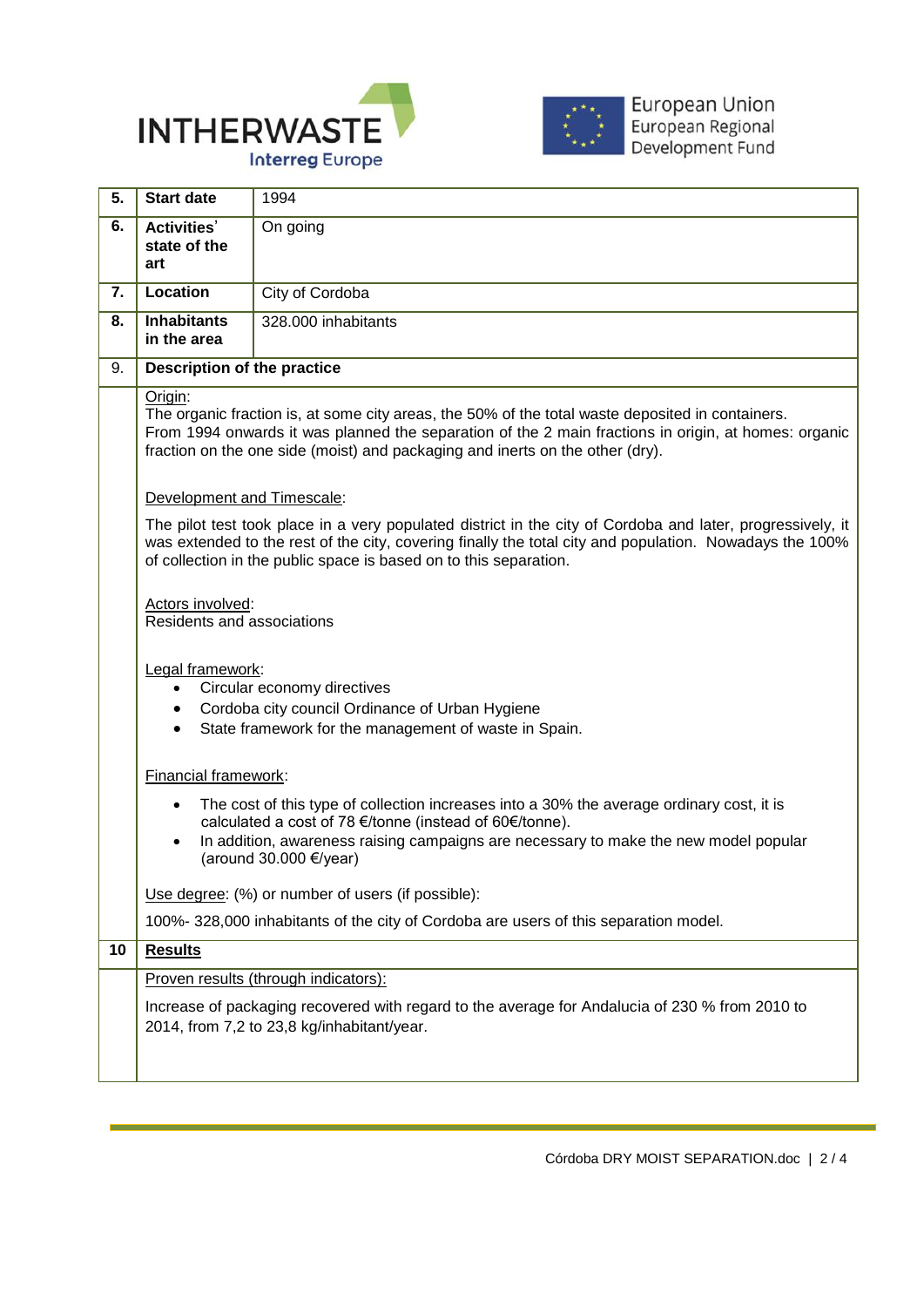



European Union European Regional Development Fund



Córdoba DRY MOIST SEPARATION.doc | 3 / 4